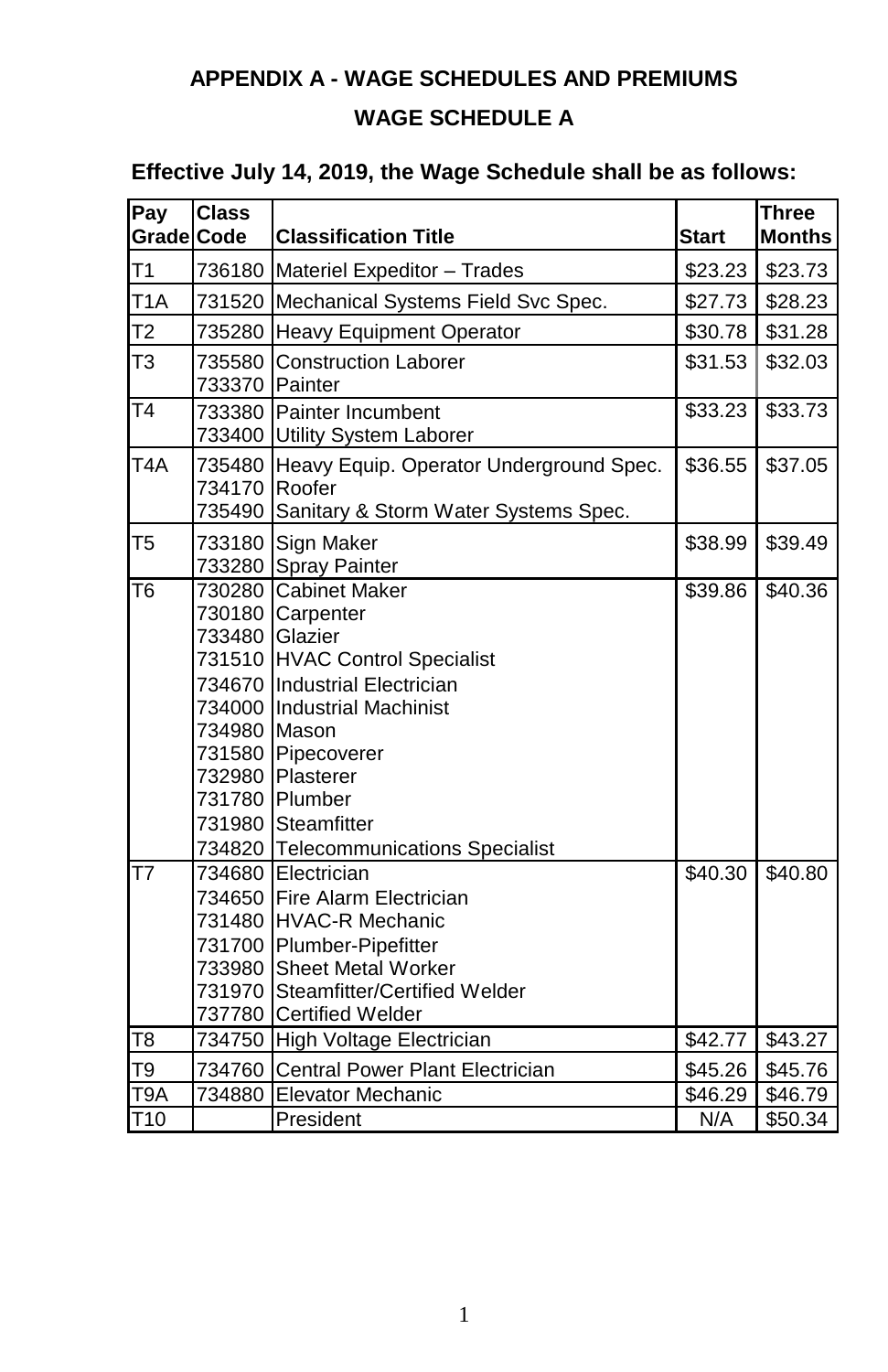#### **WAGE SCHEDULE B**

# **Effective July 12, 2020, the Wage Schedule shall be as follows:**

| Pay                    | <b>Class</b> |                                           |                     | <b>Three</b>  |
|------------------------|--------------|-------------------------------------------|---------------------|---------------|
| <b>Grade Code</b>      |              | <b>Classification Title</b>               | <b>Start</b>        | <b>Months</b> |
| T1                     |              | 736180 Materiel Expeditor - Trades        | \$23.94             | \$24.44       |
| T <sub>1</sub> A       |              | 731520 Mechanical Systems Field Svc Spec. | \$28.58             | \$29.08       |
| T <sub>2</sub>         |              | 735280 Heavy Equipment Operator           | \$31.72             | \$32.22       |
| T3                     | 735580       | <b>Construction Laborer</b>               | \$32.49             | \$32.99       |
|                        | 733370       | Painter                                   |                     |               |
| $\overline{14}$        |              | 733380 Painter Incumbent                  | \$34.24             | \$34.74       |
|                        |              | 733400 Utility System Laborer             |                     |               |
| T <sub>4</sub> A       | 735480       | Heavy Equip. Operator Underground Spec.   | \$37.66             | \$38.16       |
|                        | 734170       | Roofer                                    |                     |               |
|                        | 735490       | Sanitary & Storm Water Systems Spec.      |                     |               |
| T <sub>5</sub>         | 733180       | Sign Maker                                | \$40.17             | \$40.67       |
|                        | 733280       | <b>Spray Painter</b>                      |                     |               |
| $\overline{16}$        | 730280       | <b>Cabinet Maker</b>                      | \$41.07             | \$41.57       |
|                        | 730180       | Carpenter                                 |                     |               |
|                        | 733480       | Glazier                                   |                     |               |
|                        |              | 731510 HVAC Control Specialist            |                     |               |
|                        |              | 734670 Industrial Electrician             |                     |               |
|                        |              | 734000 Industrial Machinist               |                     |               |
|                        | 734980 Mason |                                           |                     |               |
|                        | 731580       | Pipecoverer                               |                     |               |
|                        | 732980       | Plasterer                                 |                     |               |
|                        |              | 731780 Plumber                            |                     |               |
|                        | 731980       | Steamfitter                               |                     |               |
|                        | 734820       | <b>Telecommunications Specialist</b>      |                     |               |
| $\overline{\text{T7}}$ | 734680       | Electrician                               | \$41.52             | \$42.02       |
|                        | 734650       | Fire Alarm Electrician                    |                     |               |
|                        |              | 731480 HVAC-R Mechanic                    |                     |               |
|                        | 731700       | Plumber-Pipefitter                        |                     |               |
|                        | 733980       | <b>Sheet Metal Worker</b>                 |                     |               |
|                        | 731970       | Steamfitter/Certified Welder              |                     |               |
|                        | 737780       | <b>Certified Welder</b>                   |                     |               |
| T <sub>8</sub>         |              | 734750 High Voltage Electrician           | \$44.07             | \$44.57       |
| T9                     | 734760       | Central Power Plant Electrician           | \$46.63             | \$47.13       |
| T9A                    | 734880       | Elevator Mechanic                         | $\overline{$}47.69$ | \$48.19       |
| T <sub>10</sub>        |              | President                                 | N/A                 | \$51.85       |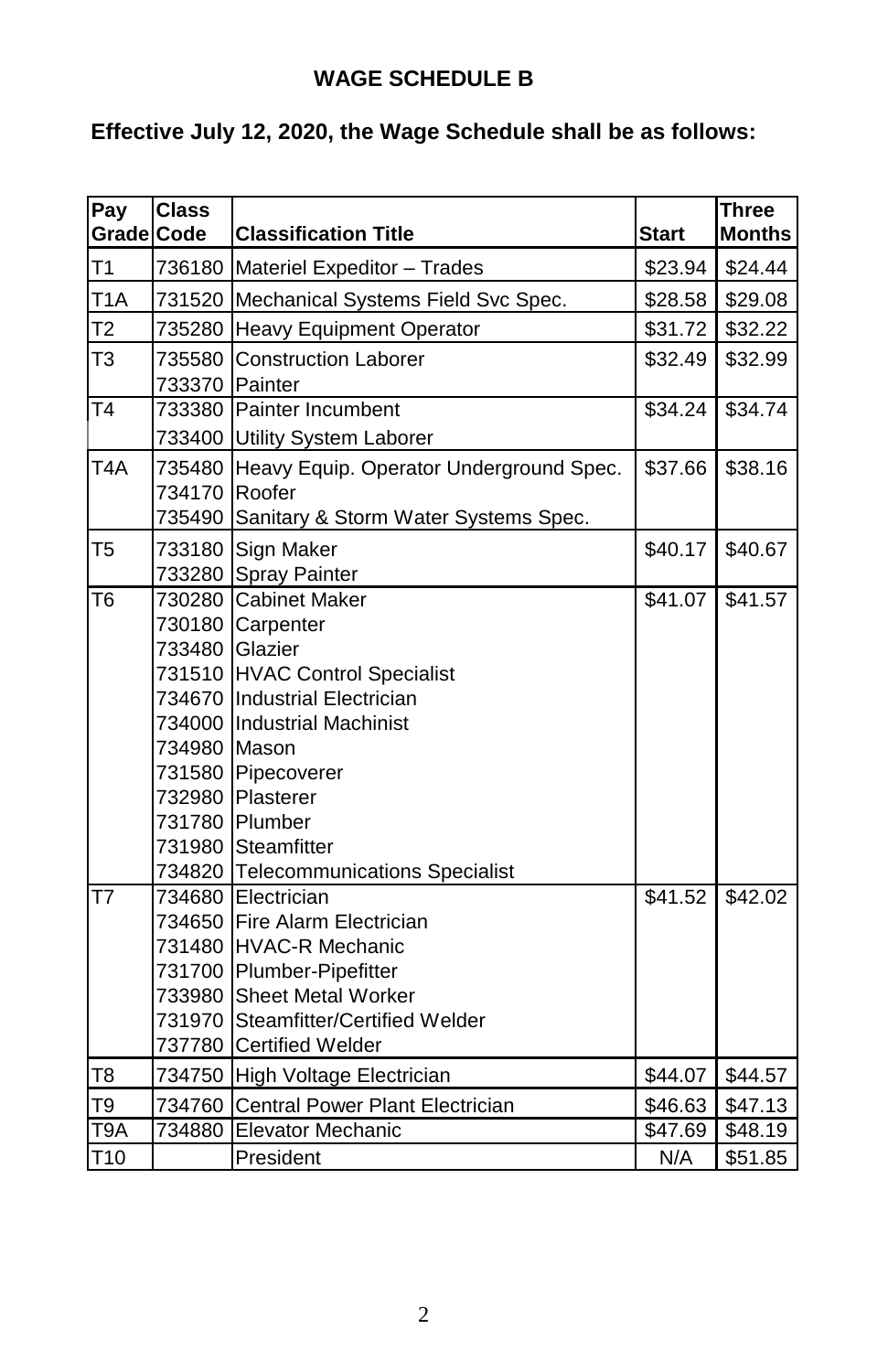# **WAGE SCHEDULE C**

# **Effective July 11, 2021, the Wage Schedule shall be as follows:**

| Pay               | <b>Class</b> | <b>Classification Title</b>             |              | <b>Three</b><br><b>Months</b> |
|-------------------|--------------|-----------------------------------------|--------------|-------------------------------|
| <b>Grade</b> Code |              |                                         | <b>Start</b> |                               |
| T1                | 736180       | Materiel Expeditor - Trades             | \$24.67      | \$25.17                       |
| T <sub>1</sub> A  | 731520       | Mechanical Systems Field Svc Spec.      | \$29.45      | \$29.95                       |
| T <sub>2</sub>    | 735280       | <b>Heavy Equipment Operator</b>         | \$32.69      | \$33.19                       |
| T <sub>3</sub>    | 735580       | <b>Construction Laborer</b>             | \$33.48      | \$33.98                       |
|                   | 733370       | Painter                                 |              |                               |
| T <sub>4</sub>    | 733380       | Painter Incumbent                       | \$35.28      | \$35.78                       |
|                   | 733400       | Utility System Laborer                  |              |                               |
| T <sub>4</sub> A  | 735480       | Heavy Equip. Operator Underground Spec. | \$38.80      | \$39.30                       |
|                   | 734170       | Roofer                                  |              |                               |
|                   | 735490       | Sanitary & Storm Water Systems Spec.    |              |                               |
| T <sub>5</sub>    | 733180       | Sign Maker                              | \$41.39      | \$41.89                       |
|                   | 733280       | Spray Painter                           |              |                               |
| T <sub>6</sub>    | 730280       | <b>Cabinet Maker</b>                    | \$42.32      | \$42.82                       |
|                   | 730180       | Carpenter                               |              |                               |
|                   | 733480       | Glazier                                 |              |                               |
|                   | 731510       | <b>HVAC Control Specialist</b>          |              |                               |
|                   | 734670       | <b>Industrial Electrician</b>           |              |                               |
|                   | 734000       | <b>Industrial Machinist</b>             |              |                               |
|                   | 734980       | Mason                                   |              |                               |
|                   | 731580       | Pipecoverer                             |              |                               |
|                   | 732980       | Plasterer                               |              |                               |
|                   | 731780       | Plumber                                 |              |                               |
|                   | 731980       | Steamfitter                             |              |                               |
|                   | 734820       | <b>Telecommunications Specialist</b>    |              |                               |
| T7                | 734680       | Electrician                             | \$42.78      | \$43.28                       |
|                   | 734650       | Fire Alarm Electrician                  |              |                               |
|                   | 731480       | <b>HVAC-R Mechanic</b>                  |              |                               |
|                   | 731700       | Plumber-Pipefitter                      |              |                               |
|                   | 733980       | <b>Sheet Metal Worker</b>               |              |                               |
|                   | 731970       | Steamfitter/Certified Welder            |              |                               |
|                   | 737780       | <b>Certified Welder</b>                 |              |                               |
| T8                | 734750       | High Voltage Electrician                | \$45.41      | \$45.91                       |
| T9                | 734760       | Central Power Plant Electrician         | \$48.04      | \$48.54                       |
| T9A               | 734880       | Elevator Mechanic                       | \$49.14      | \$49.64                       |
| T <sub>10</sub>   |              | President                               | N/A          | \$53.41                       |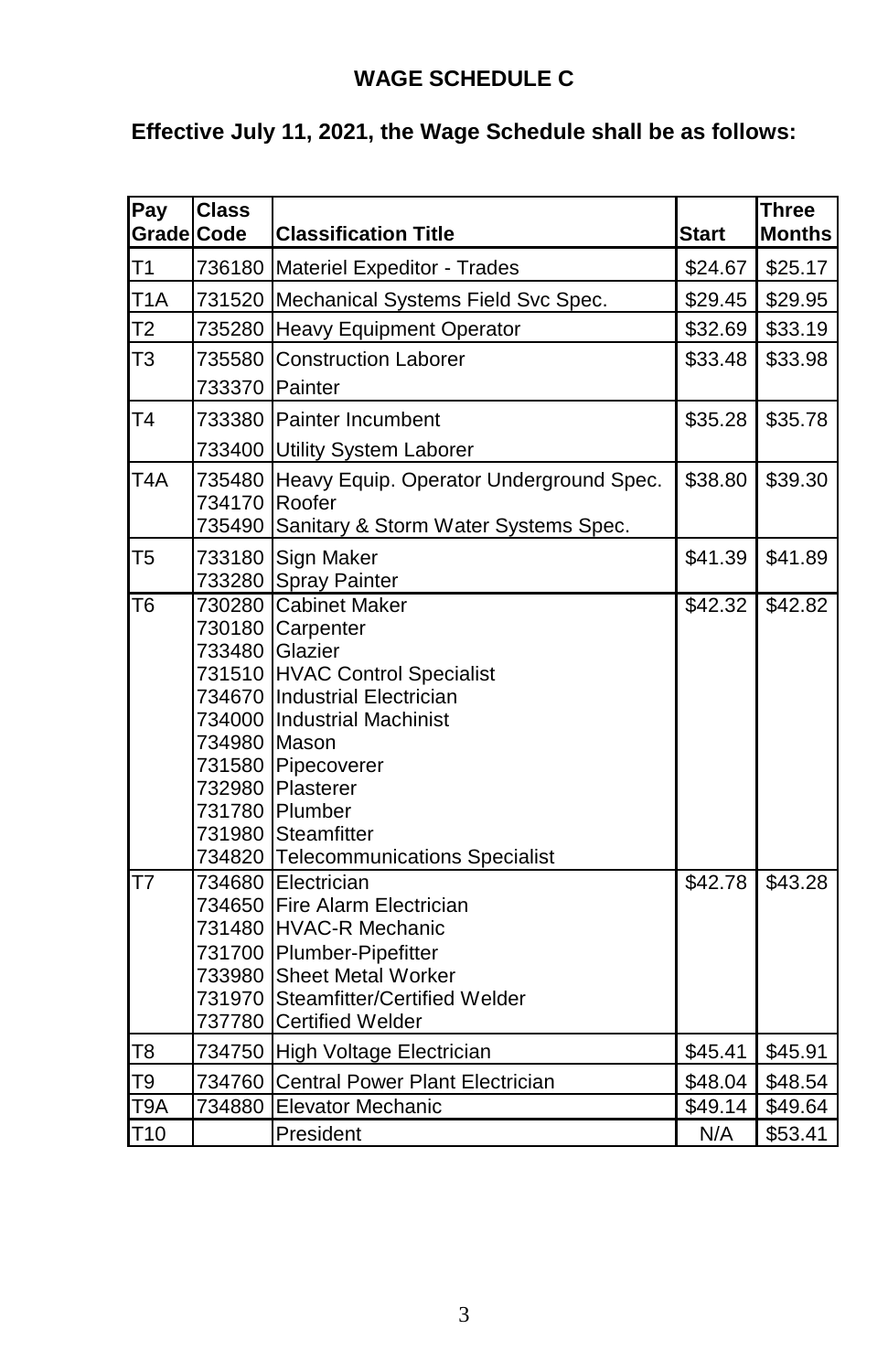#### **WAGE SCHEDULE D**

# **Effective July 10, 2022, the Wage Schedule shall be as follows:**

| Pay               | <b>Class</b> |                                           |                  | <b>Three</b>  |
|-------------------|--------------|-------------------------------------------|------------------|---------------|
| <b>Grade Code</b> |              | <b>Classification Title</b>               | <b>Start</b>     | <b>Months</b> |
| T1                |              | 736180 Materiel Expeditor - Trades        | \$25.43          | \$25.93       |
| T <sub>1</sub> A  |              | 731520 Mechanical Systems Field Svc Spec. | \$30.35          | \$30.85       |
| T2                |              | 735280 Heavy Equipment Operator           | \$33.69          | \$34.19       |
| T3                | 735580       | <b>Construction Laborer</b>               | \$34.50          | \$35.00       |
|                   | 733370       | Painter                                   |                  |               |
| Τ4                | 733380       | <b>Painter Incumbent</b>                  | \$36.35          | \$36.85       |
|                   |              | 733400 Utility System Laborer             |                  |               |
| T <sub>4</sub> A  | 735480       | Heavy Equip. Operator Underground Spec.   | \$39.98          | \$40.48       |
|                   | 734170       | Roofer                                    |                  |               |
|                   | 735490       | Sanitary & Storm Water Systems Spec.      |                  |               |
| T <sub>5</sub>    | 733180       | Sign Maker                                | \$42.65          | \$43.15       |
|                   | 733280       | Spray Painter                             |                  |               |
| T <sub>6</sub>    | 730280       | <b>Cabinet Maker</b>                      | \$43.60          | \$44.10       |
|                   | 730180       | Carpenter                                 |                  |               |
|                   | 733480       | Glazier                                   |                  |               |
|                   | 731510       | <b>HVAC Control Specialist</b>            |                  |               |
|                   |              | 734670 Industrial Electrician             |                  |               |
|                   |              | 734000 Industrial Machinist               |                  |               |
|                   | 734980 Mason |                                           |                  |               |
|                   |              | 731580 Pipecoverer                        |                  |               |
|                   | 732980       | Plasterer                                 |                  |               |
|                   | 731780       | Plumber                                   |                  |               |
|                   | 731980       | Steamfitter                               |                  |               |
|                   |              | 734820 Telecommunications Specialist      |                  |               |
| T7                |              | 734680 Electrician                        | \$44.08          | \$44.58       |
|                   | 734650       | Fire Alarm Electrician                    |                  |               |
|                   |              | 731480 HVAC-R Mechanic                    |                  |               |
|                   | 731700       | Plumber-Pipefitter                        |                  |               |
|                   | 733980       | <b>Sheet Metal Worker</b>                 |                  |               |
|                   | 731970       | Steamfitter/Certified Welder              |                  |               |
|                   | 737780       | Certified Welder                          |                  |               |
| T <sub>8</sub>    |              | 734750 High Voltage Electrician           | \$46.79          | \$47.29       |
| T9                | 734760       | Central Power Plant Electrician           | \$49.50          | \$50.00       |
| T9A               | 734880       | <b>Elevator Mechanic</b>                  | \$50.63          | \$51.13       |
| T10               |              | President                                 | $\overline{N}/A$ | \$55.01       |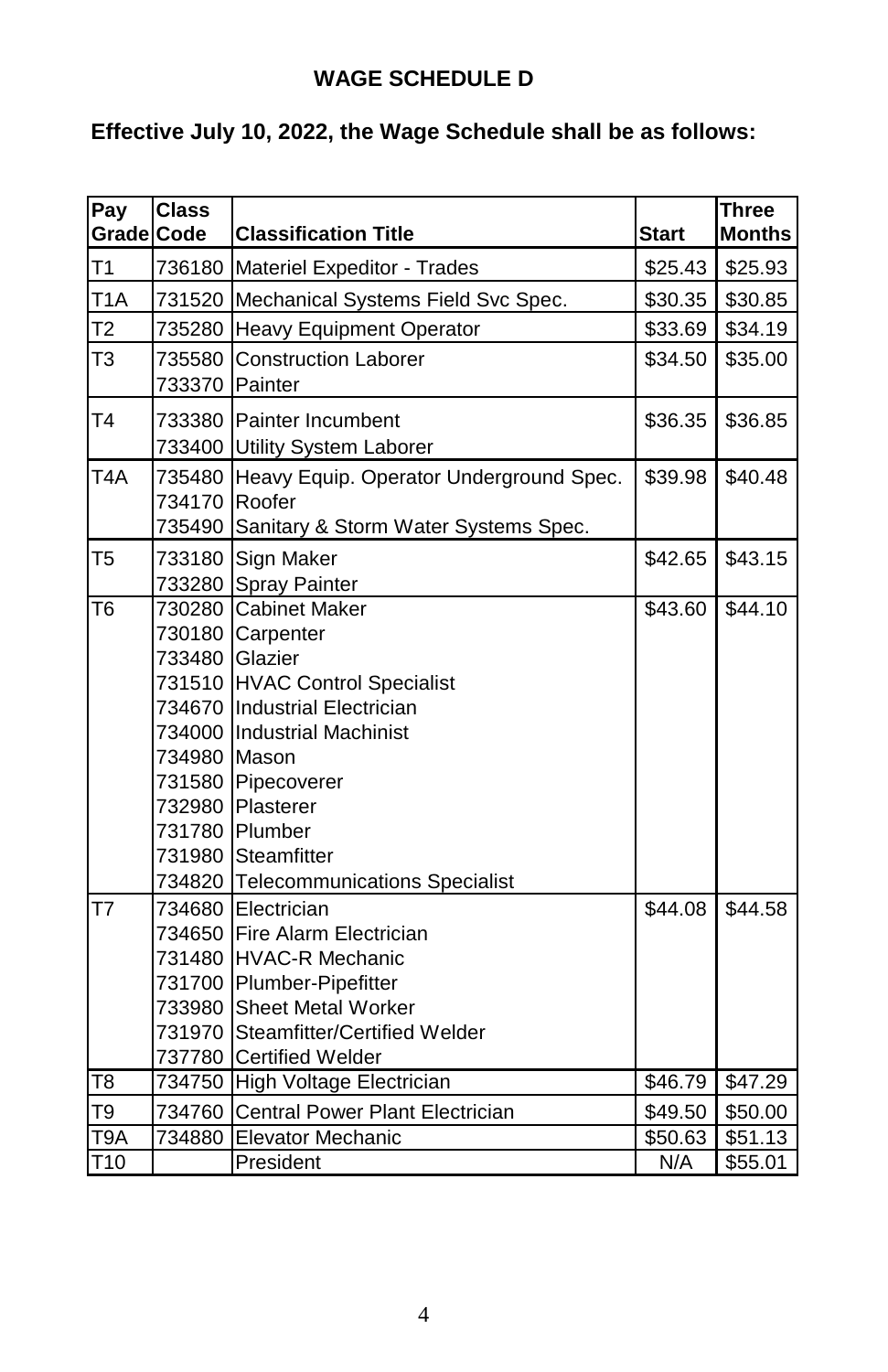#### **WAGE SCHEDULE A Biomedical Engineering Technicians Effective July 14, 2019, the Wage Schedule shall be as follows:**

| Pay<br>Grade Code | Class | <b>Classification Title</b>                | <b>Start</b> | <b>Three</b><br><b>Months</b> |
|-------------------|-------|--------------------------------------------|--------------|-------------------------------|
|                   |       |                                            |              |                               |
| <b>B1</b>         |       | 738100 BMET 1 - Clinical Engineering       | \$26.23      | \$26.73                       |
| <b>B2</b>         |       | 738110 BMET 2 - Clinical Engineering       | \$29.46      | \$29.96                       |
| B <sub>3</sub>    |       | 738120 BMET 3 - Clinical Engineering       | \$36.32      | \$36.82                       |
| <b>B4</b>         |       | 738130 Diagnostic Imaging Specialist       | \$41.67      | \$42.17                       |
| B <sub>5</sub>    |       | 738140 BMET 1 - Home Med Administration    | \$21.03      | \$21.53                       |
| B <sub>6</sub>    |       | 738150 BMET 2 - Home Med Administration    | \$28.50      | \$29.00                       |
| <b>B7</b>         |       | 738160 BMET 1 - Wheelchair Seating Service | \$21.47      | \$21.97                       |
| B <sub>8</sub>    |       | 738170 BMET 2 - Wheelchair Seating Service | \$27.70      | \$28.20                       |
| <b>B9</b>         |       | 738180 BMET - Orthopaedic Surgery          | \$33.18      | \$33.68                       |
| <b>B10</b>        |       | 738190 BMET - UMH Operating Rooms          | \$27.05      | \$27.55                       |
| <b>B11</b>        |       | 738200 BMET - Cardiac Surgery              | \$27.96      | \$28.46                       |
| <b>B12</b>        |       | 738210 BMET - Radiology                    | \$37.16      | \$37.66                       |
| <b>B13</b>        |       | 738220 BMET - Flint Nursing                | \$19.53      | \$20.03                       |

#### **WAGE SCHEDULE B**

#### **Biomedical Engineering Technicians Effective July 12, 2020, the Wage Schedule shall be as follows:**

| Pay               | Class |                                            |              | <b>Three</b>  |
|-------------------|-------|--------------------------------------------|--------------|---------------|
| <b>Grade Code</b> |       | <b>Classification Title</b>                | <b>Start</b> | <b>Months</b> |
| <b>B1</b>         |       | 738100 BMET 1 - Clinical Engineering       | \$27.03      | \$27.53       |
| <b>B2</b>         |       | 738110 BMET 2 - Clinical Engineering       | \$30.36      | \$30.86       |
| B <sub>3</sub>    |       | 738120 BMET 3 - Clinical Engineering       | \$37.42      | \$37.92       |
| <b>B4</b>         |       | 738130 Diagnostic Imaging Specialist       | \$42.94      | \$43.44       |
| B <sub>5</sub>    |       | 738140 BMET 1 - Home Med Administration    | \$21.68      | \$22.18       |
| B <sub>6</sub>    |       | 738150 BMET 2 - Home Med Administration    | \$29.37      | \$29.87       |
| <b>B7</b>         |       | 738160 BMET 1 - Wheelchair Seating Service | \$22.13      | \$22.63       |
| B <sub>8</sub>    |       | 738170 BMET 2 - Wheelchair Seating Service | \$28.55      | \$29.05       |
| B <sub>9</sub>    |       | 738180 BMET - Orthopaedic Surgery          | \$34.19      | \$34.69       |
| <b>B10</b>        |       | 738190 BMET - UMH Operating Rooms          | \$27.88      | \$28.38       |
| <b>B11</b>        |       | 738200 BMET - Cardiac Surgery              | \$28.81      | \$29.31       |
| <b>B12</b>        |       | 738210 BMET - Radiology                    | \$38.29      | \$38.79       |
| <b>B13</b>        |       | 738220 BMET - Flint Nursing                | \$20.13      | \$20.63       |